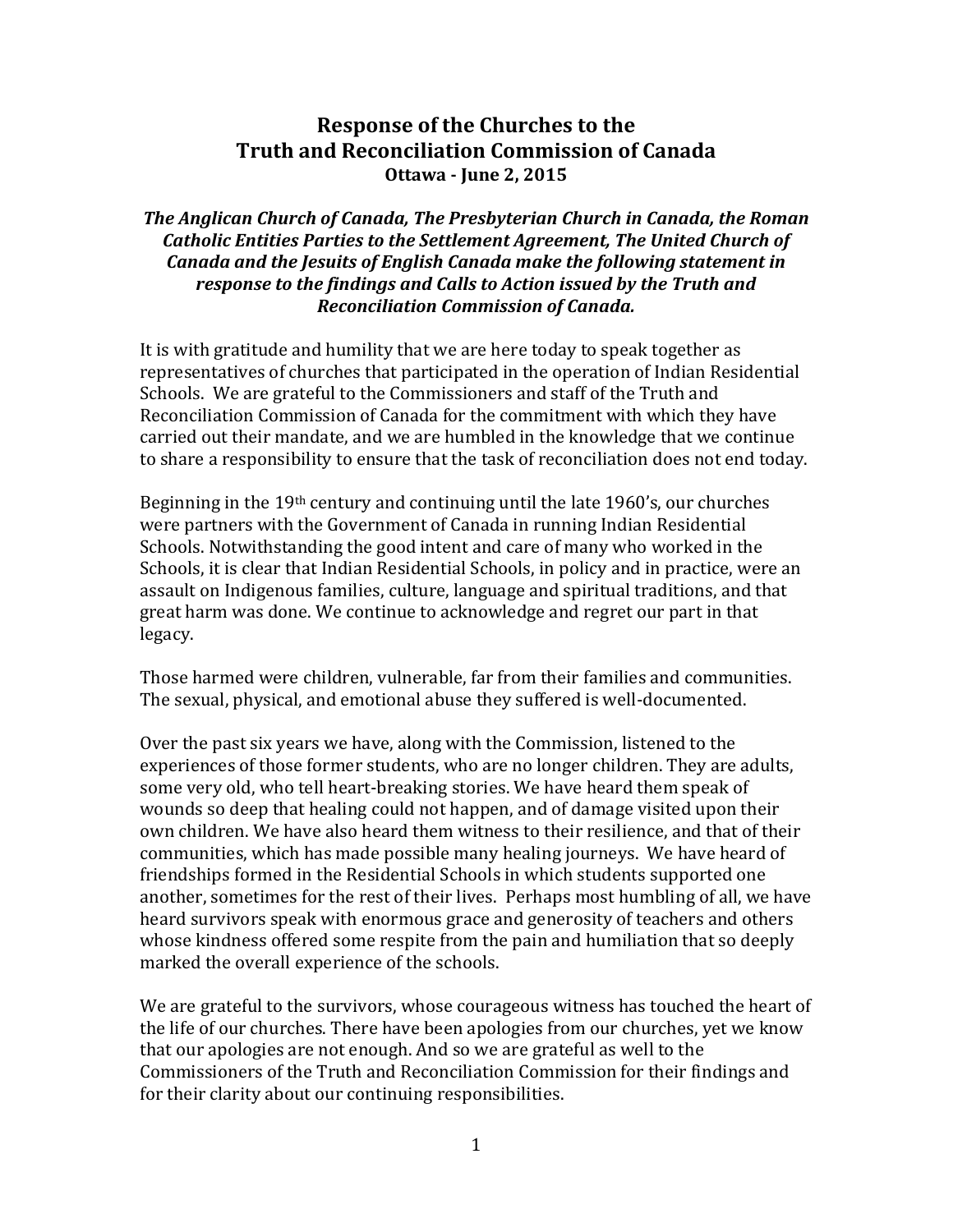We acknowledge and welcome the specific calls to action that offer direction to the churches in our continuing commitment to reconciliation. In particular, we are committed to respect Indigenous spiritual traditions in their own right. As individual churches and in shared interfaith and ecumenical initiatives – for example through Kairos, through interfaith groups, and through the Canadian Council of Churches – we will continue to foster learning about and awareness of the reality and legacy of the residential schools, the negative impact of such past teachings as the Doctrine of Discovery, and the new ways forward found in places, such as the United Nations Declaration on the Rights of Indigenous Peoples. We will continue our commitment to financial support for community-controlled initiatives in healing, language and cultural revitalization, education and relationship-building, and self-determination.

We welcome the Commissioners' call to the parties to the Indian Residential School Settlement Agreement for a new Covenant of Reconciliation that would renew and expand our shared commitment to the continuing work of reconciliation, and invite others into that work, including new Canadians, who, while they were not part of the historic injustice, are now part of a country in which understanding and addressing that injustice is a national priority for all Canadians.

We also welcome wider Calls to Action that include our members as citizens and residents of Canada. There is a crucial need for the kinds of public and governmental initiatives that the Commissioners identify, including the establishment of a National Council of Reconciliation that would continue to hold this work before parliament and the Canadian people.

We recognize the need for equity in access to education and health care, and the critical need for new and culturally-appropriate ways of ensuring the welfare of children who are at risk.

And we enthusiastically support the call for teaching about the history and legacy of the residential schools in all Canadian schools, and commit ourselves to ensuring that the teaching ministry of our churches also acknowledges these realities.

Above all, we welcome the Commissioners' Calls to Action as providing the basis for a wide and transformative conversation among Canadians about the better future we intend to foster, not just for Indigenous peoples, but for all of us who long to live in a society grounded in right relationships and equity.

We will continue to share in the work of healing and reconciliation, respectfully following the leadership of Indigenous communities and leaders, and to offer leadership among non-Indigenous Canadians where that is appropriate.

May the Creator guide us as we continue in the work of healing, justice, and right relations for the generations it will take to address that harm "and guide this country on a new and different path". *(Remembering the Children prayer, 2008)*